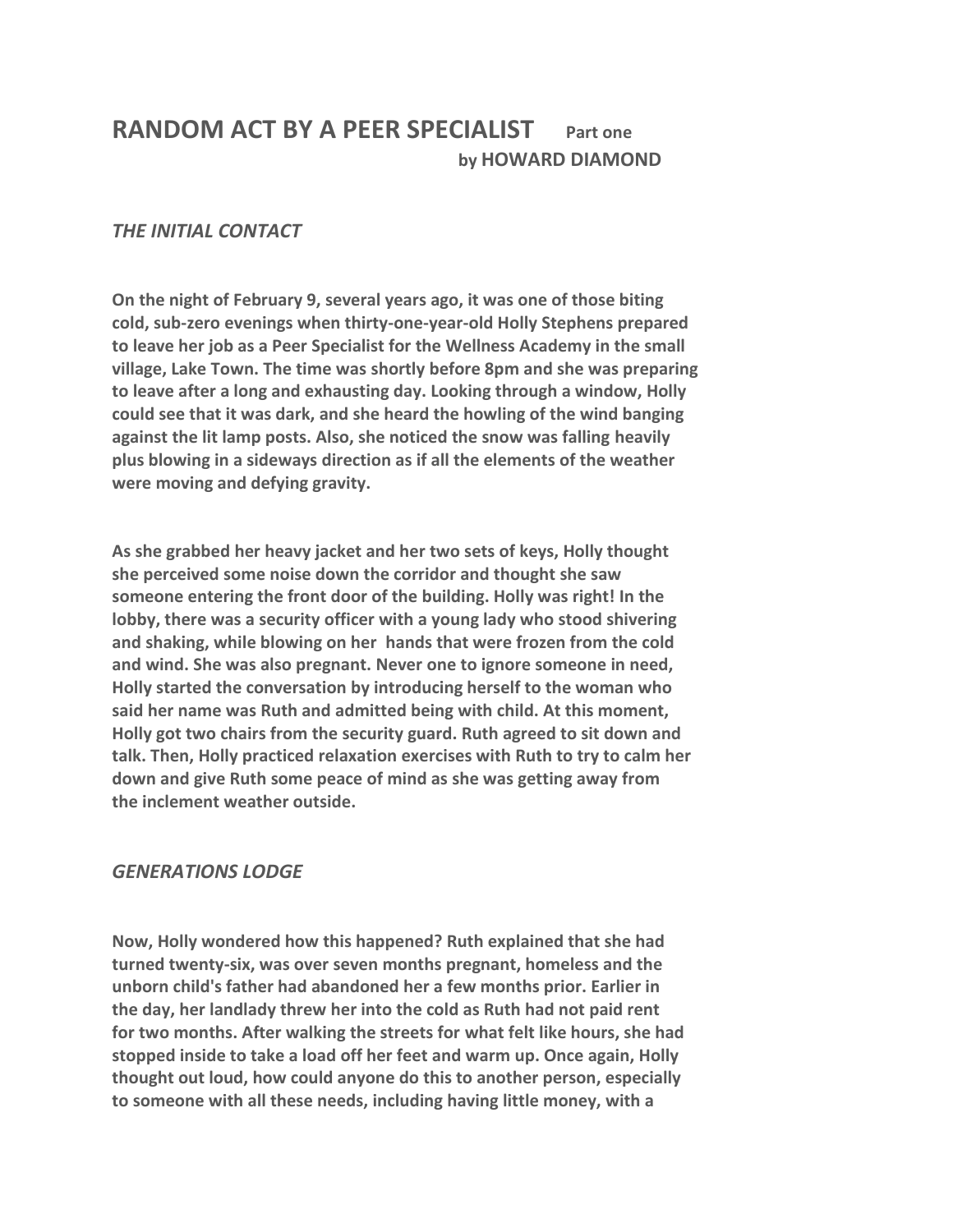**child and having nowhere to go? Then, Ruth softly said she was used to this as she had been in and out of housing for five years.**

**According to Holly's thinking, no one needs to get accustomed to what Ruth was currently going through. As a Peer Specialist, Holly had many resources at her disposal. With Ruth's consent, she texted her Peer Supervisor, Steffie Green for advice. Then, Holly and Ruth looked through Holly's laptop and figured out what might be best for her. There were local hotels and motels, but they were either expensive or rundown and in sleazy areas of downtown. Finally, Holly thought a respite might be a possible viable option.**

**When Steffie returned the call, Holly informed her of Ruth's issues. Steffie agreed to phone local respites and see which ones were available. While they were waiting, Holly and Ruth continued to talk. Ruth said she had two older siblings who both overdosed from drugs. Neither of them had any children. Furthermore, her father died when she was three and her mom passed around eighteen months prior.**

**A little time later, Steffie called back and informed Holly that there was an opening for Ruth at Generations Lodge. All the details were set up and good news it was about half a mile up the road. It was about 9:15PM so before leaving the building, Holly assisted Ruth in making an intake appointment at Laketown Mental Health Clinic which is located conveniently across the street from Generations. An intake for Ruth was scheduled for 9:30AM the following morning.**

**Then Holly drove Ruth to Generations and made sure she registered, got settled and was somewhat comfortable. Senior Staff Member Marty Sinclair was there and welcomed them to Generations. Marty gave them a tour of the house. Fortunately, none of the other residents were asleep. Along the way, Ruth met each of the residents as they walked with Marty back to the staff office for necessary paperwork. Ruth was given a new set of clothes, toiletries, and a package that included a comb and brush. There was a small smile on Ruth's face, and she thanked Marty for his help. A meeting was arranged at 11:30 AM the next day so Holly could assist Ruth with other services. At around 10:00 PM, Holly left Ruth in the good hands of the workers at Generations.**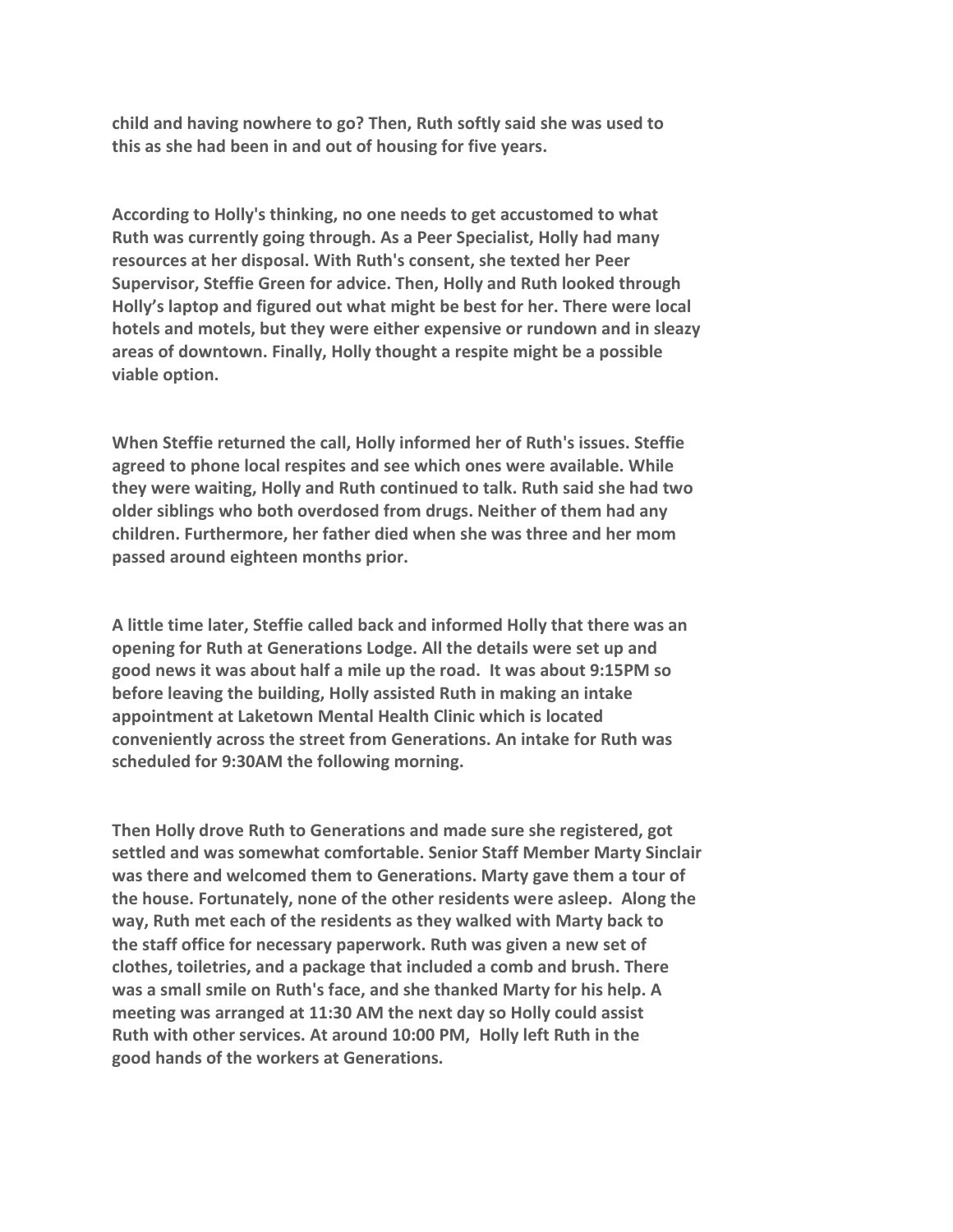**The next morning, Holly drove to Generations Lodge and spoke with Marty who said that Ruth was very nervous last night. However, in the morning before going to her intake appointment, Ruth mentioned to the other staff that she was doing okay. Ruth walked in and said she was uneasy because of being in different surroundings. Her intake appointment was superb, and she talked with her new therapist, Jane Frederick. Plans were made for four weeks where Ruth agreed to see Jane twice weekly and further visits would be determined. Also, Steffie called Marty and they decided that Holly would see Ruth an additional three more times during her stay at the respite. Both Ruth and Holly were very happy with these arrangements.**

**It was a nice day about 40 and there was about three inches of snow. For today's plan was taking Ruth to the local pantry and then Holly would help Ruth decide on what services could be available to her. Holly proceeded to go with Ruth to the pantry where Ruth picked up some food and toiletries. In addition, she picked out an assortment of clothes plus they found a couple of maternity outfits and two pairs of shoes. Then, Holly returned Ruth back to Generations. Upon getting back to the respite, the two ladies finished the Peer Specialist forms. Another meeting was scheduled for next week on Wednesday February 17 at 10:00am.**

**At their February 17 meeting, Ruth stated she was settling in and being more assertive with her needs at Generations Lodge. When they called Social Security, they were able to stop Ruth's check and have it sent to her temporary address and as of March, her check will automatically be deposited into her new bank account. Next week, Ruth has an appointment with her GYN and someone from her respite will travel with her. Also, she has a follow up with her psychiatrist. Holly had Ruth sign a form and they made a new visit for March 1 at 11:00am.**

**During February, with the help of Jane, Ruth was becoming more talkative and starting the first week in March she will be attending a weekly Pregnant Without Partners Support Group. Also, during their March 1st meeting, Ruth informed Holly that her GYN said she was relatively healthy plus her baby inside was doing well and still ready for birth on or around April 18.**